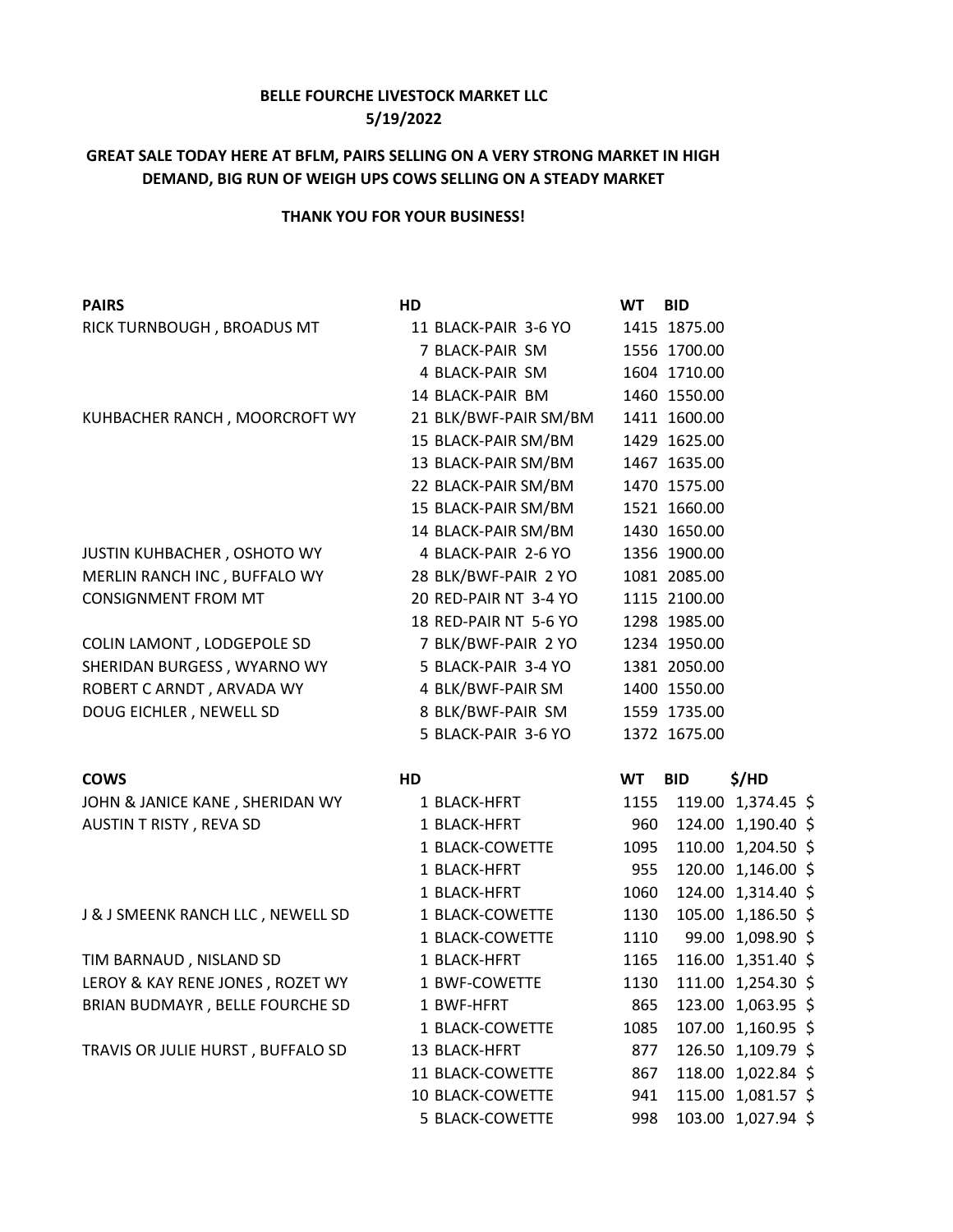| BULL RANCH INC, ASHLAND MT        | 2 BLACK-HFRT        | 998  | 125.00 1,246.87 \$    |  |
|-----------------------------------|---------------------|------|-----------------------|--|
| GALI RANCH INC, BROADUS MT        | 4 BLACK-HFRT        | 879  | 127.00 1,116.01 \$    |  |
|                                   | 1 BLACK-HFRT        | 935  | 126.00 1,178.10 \$    |  |
|                                   | 1 BLACK-HFRT        | 1050 | 123.00 1,291.50 \$    |  |
| SCOTT WEST, BANNER WY             | 1 BLACK-HFRT        | 1055 | 123.00 1,297.65 \$    |  |
|                                   | 1 BLACK-HFRT        | 1055 | 121.00 1,276.55 \$    |  |
| TAYLOR WILLIAMS, VOLBORG MT       | 1 BWF-COWETTE       | 940  | 105.00<br>987.00 \$   |  |
| STEVEN L STAMM, POWDERVILLE MT    | 1 RED-HFRT          | 960  | 116.00 1,113.60 \$    |  |
| THOMAS RANCH INC, ALZADA MT       | 9 BLK/BWF-COWETTE   | 986  | 113.00 1,113.67 \$    |  |
| SIX MILE CATTLE CO, DAYTON WY     | 1 BLACK-COWETTE     | 1070 | 113.00 1,209.10 \$    |  |
| JOE GANTZ, ALVA WY                | 2 BLACK-HFRT        | 1275 | 110.00 1,402.50 \$    |  |
| PAT KING, ALADDIN WY              | 1 BLACK-HFRT        | 965  | 110.00 1,061.50 \$    |  |
| CLINTON & AMY JONES, ROZET WY     | 1 RED-HFRT          | 1050 | 121.00 1,270.50 \$    |  |
| RUSS BALLARD, BUFFALO GAP SD      | 1 BLACK-HFRT        | 1130 | 118.00 1,333.40 \$    |  |
| PAUL BRUCH, STURGIS SD            | 1 BLACK-HFRT        | 815  | 121.00<br>$986.15$ \$ |  |
| EHRET LAND CO, BAKER MT           | 1 BLACK-COWETTE     | 1010 | 105.00 1,060.50 \$    |  |
|                                   | 1 BWF-COWETTE       | 1065 | 106.00 1,128.90 \$    |  |
|                                   | 1 BWF-COWETTE       | 1050 | 103.00 1,081.50 \$    |  |
|                                   | 1 BLACK-HFRT        | 1020 | 118.00 1,203.60 \$    |  |
| KYLE & SHELLY WEST, OSHOTO WY     | <b>6 BLACK-HFRT</b> | 878  | 121.00 1,062.78 \$    |  |
|                                   | 8 BLACK-COWETTE     | 889  | 120.00 1,067.25 \$    |  |
|                                   | 1 BLACK-COWETTE     | 980  | 108.00 1,058.40 \$    |  |
|                                   | 1 BLACK-COWETTE     | 960  | 112.00 1,075.20 \$    |  |
| TOM TVEDT, ASHLAND MT             | 2 RED-HFRT          | 983  | 110.00 1,080.75 \$    |  |
| KIM KLING, BELLE FOURCHE SD       | 1 BLACK-COWETTE     | 1100 | 116.00 1,276.00 \$    |  |
| BALLOU ANGUS RANCH, HULETT WY     | 1 BLACK-HFRT        | 1100 | 102.00 1,122.00 \$    |  |
| MAUPIN RANCH LLC, HULETT WY       | 1 BLACK-COWETTE     | 1045 | 105.00 1,097.25 \$    |  |
| PRESTON PERINO, NEWCASTLE WY      | 2 BLACK-HFRT        | 930  | 117.50 1,092.75 \$    |  |
|                                   | 2 CHAR-HFRT         | 898  | 113.00 1,014.17 \$    |  |
| BILL PAULTON, EDGEMONT SD         | 1 BWF-COWETTE       | 910  | 103.00<br>937.30 \$   |  |
| SULLY & DEBBIE SIMONS, BEULAH WY  | 1 BWF-COWETTE       | 1025 | 109.00 1,117.25 \$    |  |
| BRUCE RANCH INC, NEWCASTLE WY     | 1 BLACK-HFRT        | 1050 | 119.00 1,249.50 \$    |  |
| DAVE WILLIAMS, EKALAKA MT         | 1 BWF-HFRT          | 1215 | 101.00 1,227.15 \$    |  |
| AUSTIN T RISTY, REVA SD           | 1 BLACK-COW         | 1155 | 92.00 1,062.60 \$     |  |
| <b>EMMONS CATTLE, OLIVE MT</b>    | 1 BWF-COW           | 1505 | 84.50 1,271.72 \$     |  |
|                                   | 1 BLACK-COW         | 1465 | 83.50 1,223.27 \$     |  |
|                                   | 1 BLACK-COW         | 1300 | 80.00 1,040.00 \$     |  |
|                                   | 1 BLACK-COW         | 1205 | 81.50<br>982.07 \$    |  |
|                                   | 1 BWF-COW           | 1570 | 82.50 1,295.25 \$     |  |
| AUSTIN T RISTY, REVA SD           | 1 BLACK-COW         | 1345 | 82.50 1,109.62 \$     |  |
| J & J SMEENK RANCH LLC, NEWELL SD | 2 BLACK-COW         | 1378 | 79.50 1,095.11 \$     |  |
|                                   | 1 BLACK-COW         | 1535 | 71.50 1,097.52 \$     |  |
|                                   | 1 BLACK-COW         | 1130 | 90.00 1,017.00 \$     |  |
|                                   | 1 BLACK-COW         | 1160 | 90.00 1,044.00 \$     |  |
| LESTER AYE, BROADUS MT            | 1 BLACK-COW         | 1320 | 83.00 1,095.60 \$     |  |
| <b>BROCK BURRIS, ROZET WY</b>     | 1 BWF-COW           | 1340 | 82.50 1,105.50 \$     |  |
| MONCUR FAMILY, BELLE FOURCHE SD   | 1 BLACK-COW         | 1265 | $993.02$ \$<br>78.50  |  |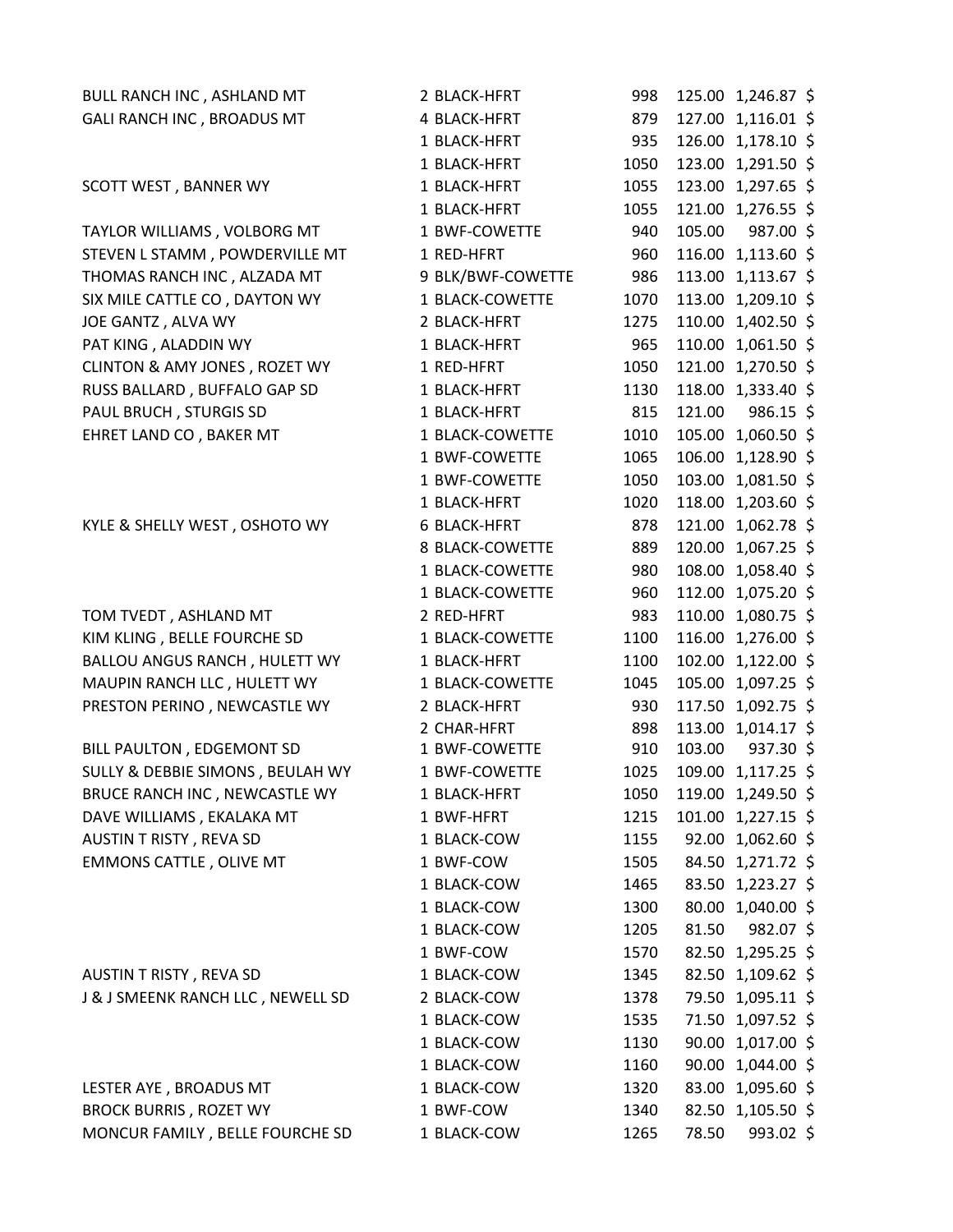| TRAVIS OR JULIE HURST, BUFFALO SD  | 10 BLACK-COW  | 1174 | 70.00 | 821.87 \$         |  |
|------------------------------------|---------------|------|-------|-------------------|--|
| BULL RANCH INC, ASHLAND MT         | 2 BLACK-COW   | 1435 |       | 81.50 1,169.52 \$ |  |
| GALI RANCH INC, BROADUS MT         | 1 BLACK-COW   | 1230 | 72.50 | 891.75 \$         |  |
| MERLE J CLARK, HULETT WY           | 2 BLACK-COW   | 1470 | 78.00 | 1,146.60 \$       |  |
| RICHARDPERLI, RAPID CITY SD        | 1 BLACK-COW   | 1220 |       | 85.00 1,037.00 \$ |  |
|                                    | 1 BLACK-COW   | 1350 |       | 84.50 1,140.75 \$ |  |
|                                    | 1 BLACK-COW   | 1315 |       | 82.50 1,084.87 \$ |  |
| SANDY HANSON, VALE SD              | 1 BLACK-COW   | 1120 | 86.50 | 968.80 \$         |  |
| RICHARD PERLI, RAPID CITY SD       | 1 BLACK-COW   | 1500 | 80.00 | 1,200.00 \$       |  |
|                                    | 1 BLACK-COW   | 1275 |       | 79.50 1,013.62 \$ |  |
|                                    | 1 BLACK-COW   | 1355 | 72.00 | 975.60 \$         |  |
| DIAMOND W RANCH LLC, LUDLOW SD     | 1 RED-COW     | 1510 |       | 80.00 1,208.00 \$ |  |
| JOHN JOHNSON, BUFFALO SD           | 1 BLACK-COW   | 1435 |       | 81.00 1,162.35 \$ |  |
|                                    | 1 BLACK-COW   | 1345 |       | 77.00 1,035.65 \$ |  |
|                                    | 1 BLACK-COW   | 1255 | 78.50 | 985.17 \$         |  |
| BARNEY (DALE) JORENSEN, STURGIS SD | 1 RED-COW     | 1215 | 78.00 | 947.70 \$         |  |
| WADE DUNGEY, ALADDIN WY            | 1 BWF-COW     | 1445 |       | 76.50 1,105.42 \$ |  |
| SCOTT OR CHRISTINE WEST, BANNER WY | 1 BLACK-COW   | 1425 |       | 76.50 1,090.12 \$ |  |
| TAYLOR WILLIAMS, VOLBORG MT        | 3 BLACK-COW   | 1232 |       | 95.00 1,170.08 \$ |  |
|                                    | 1 BLACK-COW   | 1350 |       | 80.50 1,086.75 \$ |  |
| JOE OR JESSICA PAINTER, BUFFALO SD | 1 BLACK-COW   | 1290 |       | 81.00 1,044.90 \$ |  |
| 6 CREEKS FARM, EKALAKA MT          | 42 BLACK-COW  | 1340 |       | 84.75 1,135.34 \$ |  |
|                                    | 18 BLACK-COW  | 1233 | 88.00 | 1,085.08 \$       |  |
| ALBERT PAUL, ISMAY MT              | 20 BLACK-COW  | 1245 |       | 88.75 1,105.15 \$ |  |
|                                    | 6 BLACK-COW   | 1216 |       | 84.00 1,021.30 \$ |  |
| JOHNSON RANCH LLP, BUFFALO SD      | 1 RED-COW     | 1240 | 78.50 | 973.40 \$         |  |
|                                    | 1 BLACK-COW   | 1410 |       | 83.50 1,177.35 \$ |  |
| S & L SHEEP RANCH INC, ALZADA MT   | 3 BLACK-COW   | 1618 | 84.00 | 1,359.40 \$       |  |
| <b>BALLEK LAND, CLEARMONT WY</b>   | 7 BLACK-COW   | 1364 |       | 85.00 1,159.03 \$ |  |
|                                    | 3 BLACK-COW   | 1410 |       | 72.50 1,022.25 \$ |  |
| OPEN BOX CATTLE, GILLETTE WY       | 3 BLACK-COW   | 1253 |       | 93.00 1,165.60 \$ |  |
|                                    | 1 BWF-COW     | 1380 |       | 82.50 1,138.50 \$ |  |
|                                    | 1 BLACK-COW   | 1370 |       | 80.00 1,096.00 \$ |  |
| BRYN BROWN, BUFFALO SD             | 1 BLACK-COW   | 1405 |       | 83.50 1,173.17 \$ |  |
| CAVE HILLS CATTLE CO, BUFFALO SD   | 3 RD/BLK-COW  | 1283 |       | 82.00 1,052.33 \$ |  |
| <b>SCHUETTE, BANNER WY</b>         | 2 BLACK-COW   | 1343 |       | 79.00 1,060.57 \$ |  |
| MARK HUSEBY LAND LLC, HULETT WY    | 1 BLACK-COW   | 1540 |       | 83.00 1,278.20 \$ |  |
| RUSS BALLARD, BUFFALO GAP SD       | 2 BLACK-COW   | 1418 |       | 85.00 1,204.87 \$ |  |
| ARCADIA LLC, STURGIS SD            | 1 BLACK-COW   | 1380 |       | 80.00 1,104.00 \$ |  |
| EHRET LAND CO, BAKER MT            | 1 BLACK-COW   | 1115 | 86.00 | 958.90 \$         |  |
| KUDLOCK RANCH, BELLE FOURCHE SD    | 1 BLACK-COW   | 1310 | 75.00 | $982.50$ \$       |  |
| KIM KLING, BELLE FOURCHE SD        | 2 RED/RWF-COW | 1155 | 83.00 | 958.65 \$         |  |
| TIM TOOKE, EKALAKA MT              | 3 BLK/BWF-COW | 1417 |       | 83.00 1,175.83 \$ |  |
|                                    | 1 BLACK-COW   | 1360 |       | 80.00 1,088.00 \$ |  |
|                                    | 2 BLACK-COW   | 1255 |       | 83.50 1,047.92 \$ |  |
|                                    | 2 BLACK-COW   | 1348 |       | 83.00 1,118.42 \$ |  |
| MAUPIN RANCH LLC, HULETT WY        | 1 BLACK-COW   | 1465 |       | 83.00 1,215.95 \$ |  |